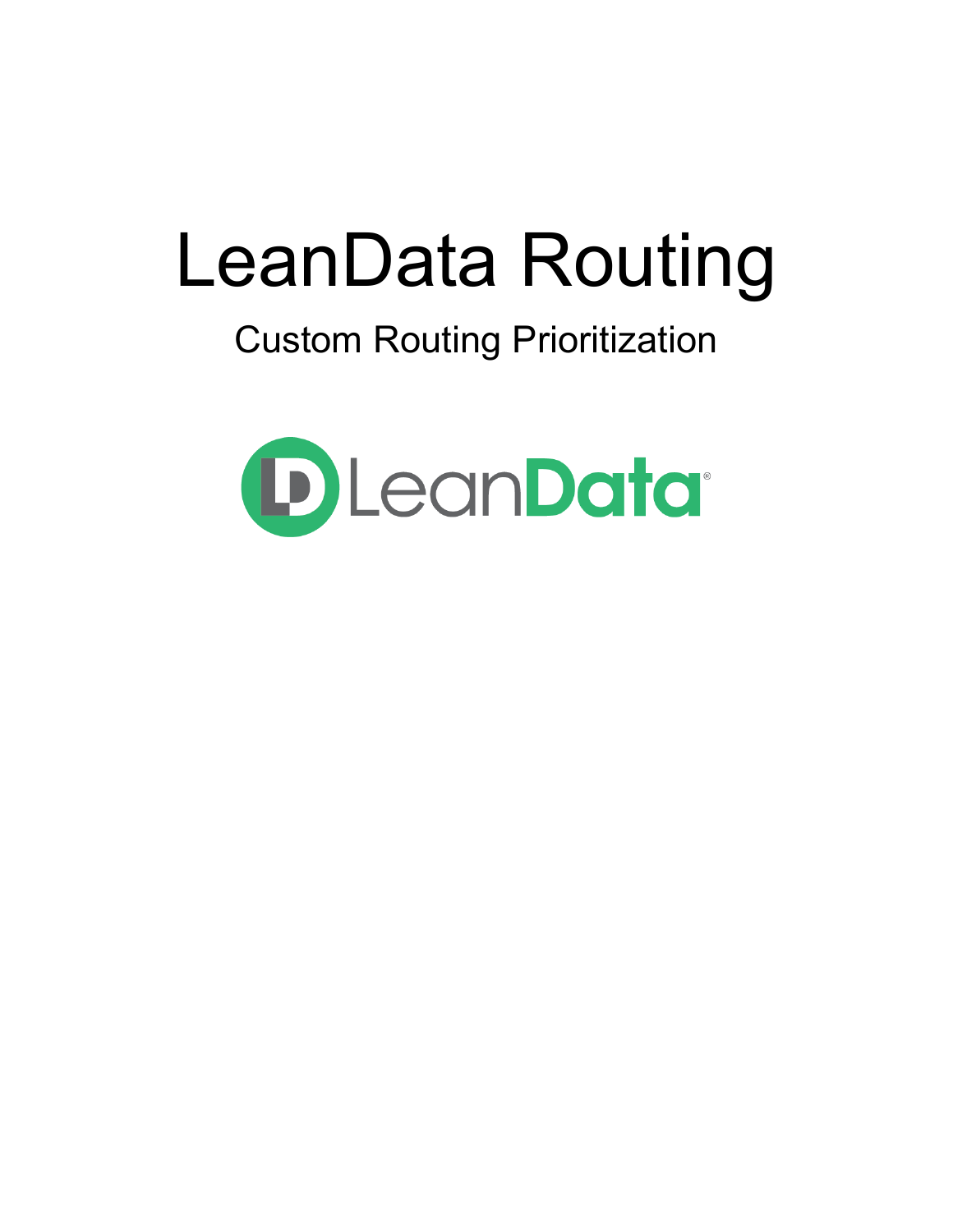

| <b>Overview</b>                                      | $\mathbf{2}$ |
|------------------------------------------------------|--------------|
| <b>Enabling Routing Prioritization</b>               | 3            |
| <b>Enable Routing Prioritization</b>                 | 3            |
| Ensure Routing Priorities are visible in Flowbuilder | 3            |
| <b>Configuring Custom Routing Prioritization</b>     |              |

© 2021 LeanData Inc. All rights reserved. LeanData is a registered trademark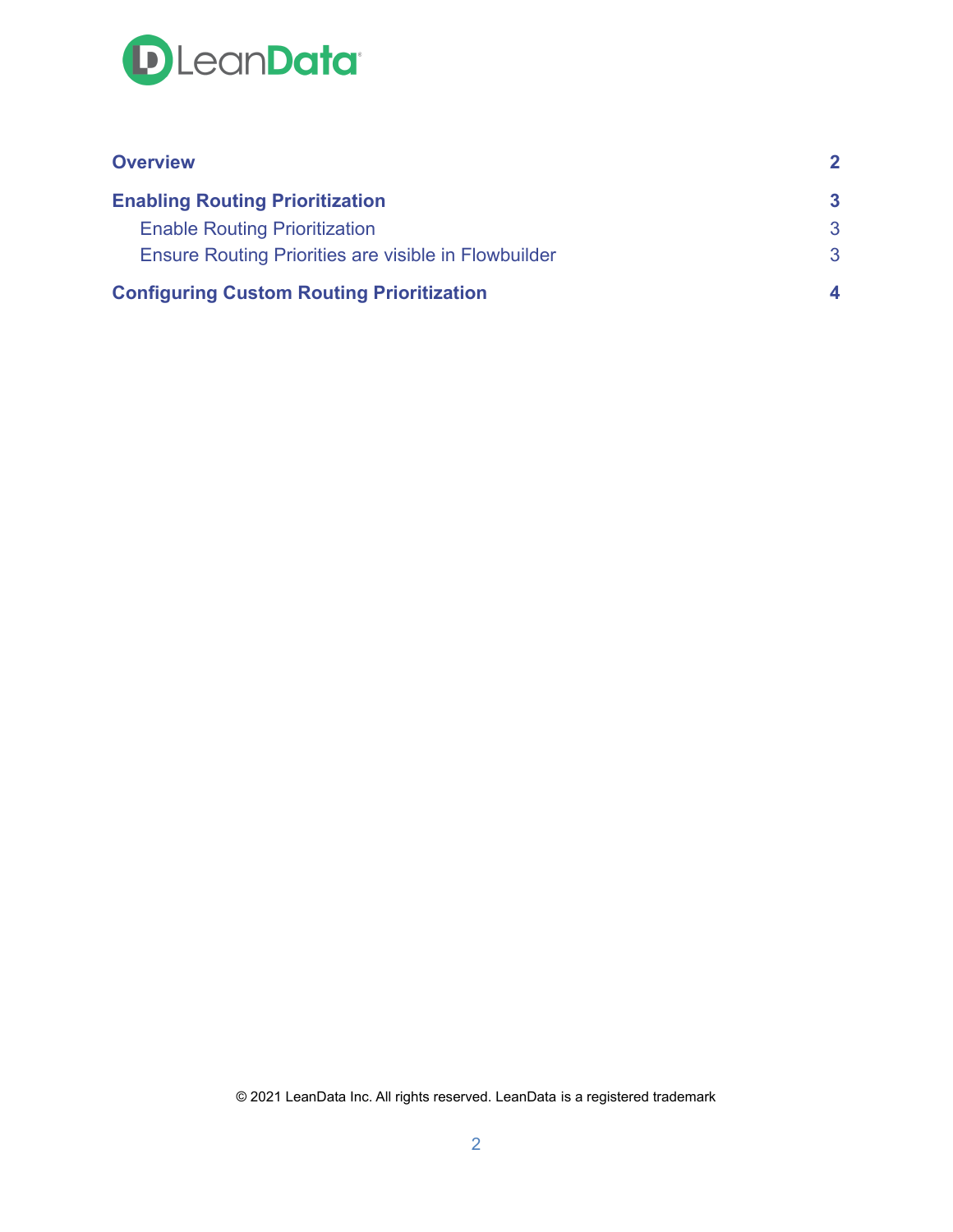

#### <span id="page-2-0"></span>**Overview**

When processing a large volume of records, LeanData will automatically assign a priority to a record based on when the record becomes eligible for routing, but also by the type of action LeanData is taking on the record. Records are actioned in the order of their assigned priority, allowing more urgent records to be processed more quickly.

Custom Routing Prioritization allows you to customize the priority given to records, based on your own entry criteria across all routed objects, using a numerical priority configured in your entry nodes.

This will allow you to:

- Ensure speed-to-lead
- Prioritize your most important leads and records
- Quickly adjust priorities even as you change your routing graph

## <span id="page-2-1"></span>Enabling Routing Prioritization

By default, all records will be given the same priority, and will be processed according to when they became eligible for routing. If you would like to assign your own custom priority, you will first need to enable routing prioritization.

#### <span id="page-2-2"></span>Enable Routing Prioritization

Navigate from the LeanData Dashboard, from the left sidebar, navigate to **Admin** > **Settings** > **Advanced > View Priorities**

Ensure that the **Prioritize Edges for Routing** toggle is set to ON.

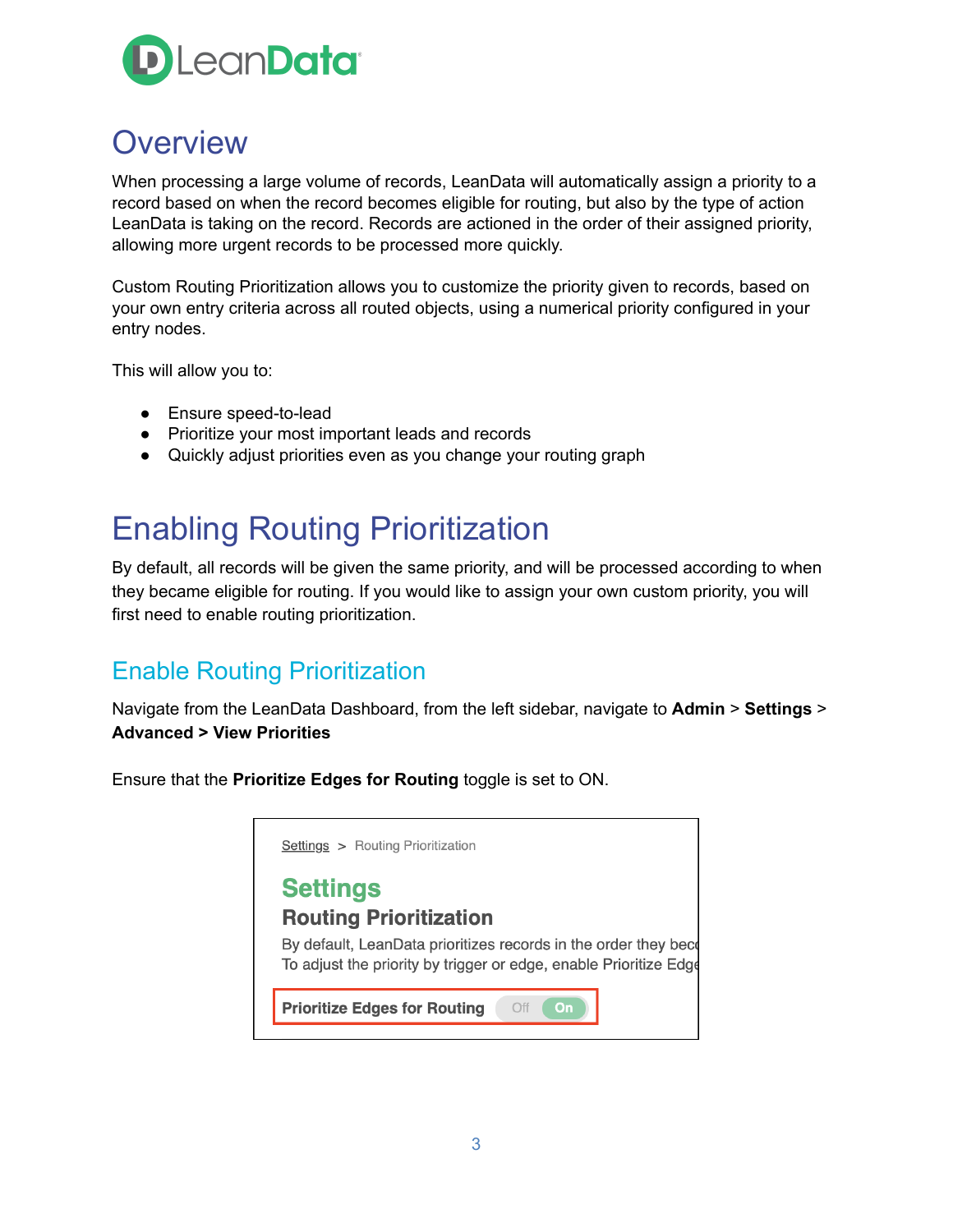

#### <span id="page-3-0"></span>Ensure Routing Priorities are visible in Flowbuilder

Once the feature has been enabled, open the FlowBuilder graph where you would like to set the priority.

In the Menu Bar at the top, under **File** > **Preferences**, ensure that **Display Routing Priorities** is checked.

| Router Graph NEW<br>D |                |                   |                                          |  |  |  |
|-----------------------|----------------|-------------------|------------------------------------------|--|--|--|
| <b>DRAFT</b>          | Edit<br>File   |                   |                                          |  |  |  |
|                       | Save           | <b>CMD/CTRLS</b>  |                                          |  |  |  |
|                       | Validate Graph | <b>CMD/CTRL G</b> |                                          |  |  |  |
| Download              |                | Þ                 | <b>New L</b>                             |  |  |  |
|                       | Preferences    |                   | <b>Display Gridlines</b>                 |  |  |  |
|                       |                |                   | <b>Display Routing Priorities</b>        |  |  |  |
|                       |                |                   | Create Thumbnail on Save<br>$\checkmark$ |  |  |  |

## <span id="page-3-1"></span>Configuring Custom Routing Prioritization

Routing priority is customized in the entry nodes you are using in your graphs. Within each entry node, across all of your Router objects, you can give each entry edge a numerical value that indicates the priority given to records that enter through that entry edge.

The priority number will determine which records will actually be actioned first.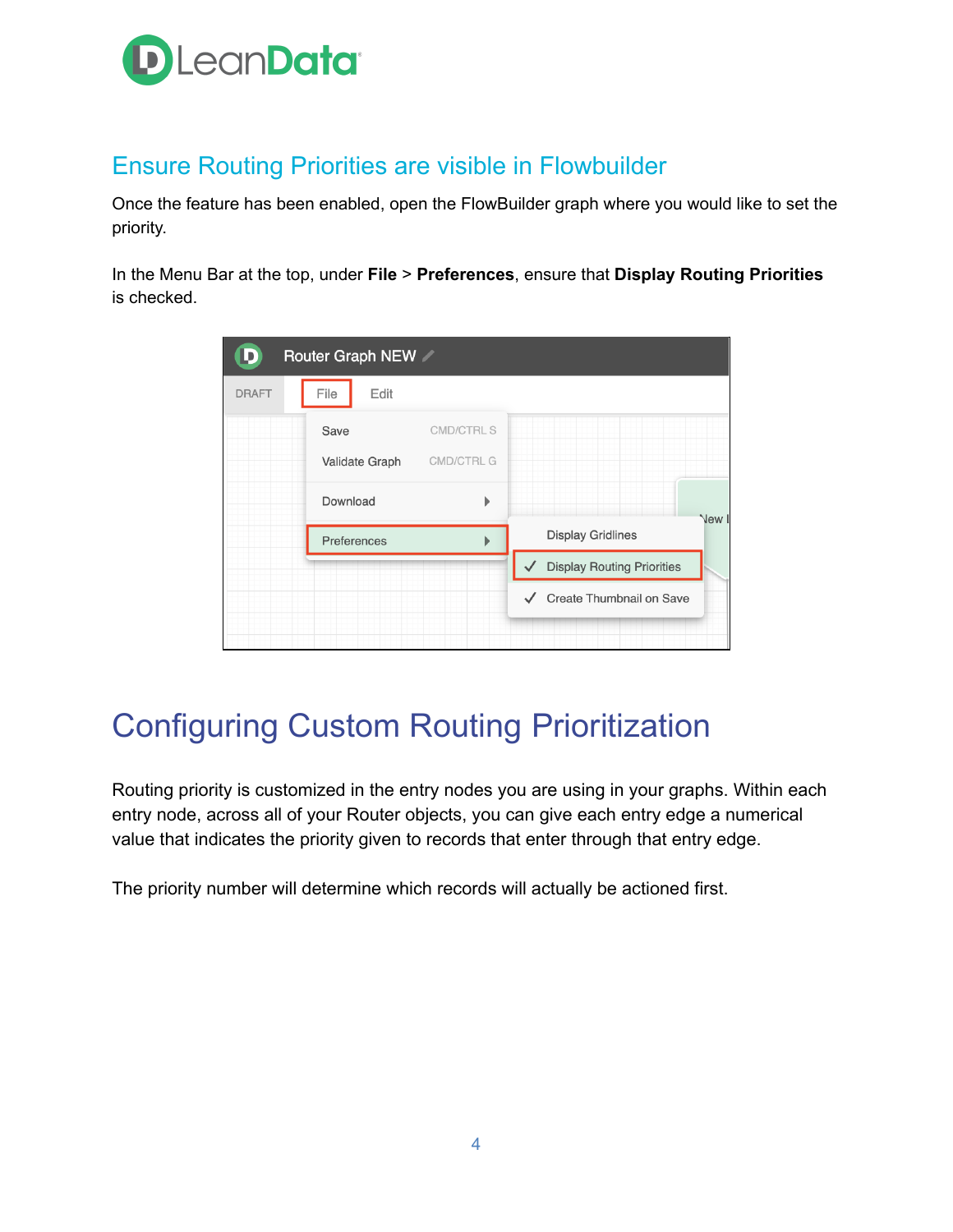

| <b>New Lead Trigger</b><br>Description > |                                                |                                                              |                  |                  |            |              |                                 |  |  |  |  |
|------------------------------------------|------------------------------------------------|--------------------------------------------------------------|------------------|------------------|------------|--------------|---------------------------------|--|--|--|--|
|                                          | New Leads to be sent through the lead workflow |                                                              |                  |                  |            |              |                                 |  |  |  |  |
|                                          |                                                | All Leads                                                    |                  |                  |            |              |                                 |  |  |  |  |
|                                          |                                                | None                                                         |                  |                  |            |              |                                 |  |  |  |  |
|                                          | ۰                                              | Include the Leads below: $\langle ? \rangle$                 |                  |                  |            |              |                                 |  |  |  |  |
|                                          |                                                | Condition                                                    | Label            | Priority (?) ON  | Target     |              |                                 |  |  |  |  |
|                                          | $\leftarrow$ $\rightarrow$                     | (Lead Source equals Demo Request)                            | Demo<br>Requests | 1 - High $\vee$  | Junk Lead? | $\checkmark$ | $\hspace{0.1mm}-\hspace{0.1mm}$ |  |  |  |  |
|                                          |                                                | $\leftarrow \rightarrow$ (Lead Source equals Purchased List) | List<br>purchase | $9$ - Low $\sim$ | Junk Lead? | $\checkmark$ | $\hspace{0.1mm}-\hspace{0.1mm}$ |  |  |  |  |
|                                          | $\leftarrow \rightarrow$                       | (Lead Source not equal to Demo Request,<br>Purchased List)   | All Else         | 5 - Med $\vee$   | Junk Lead? | $\checkmark$ |                                 |  |  |  |  |

By default, records will be given a priority of "5 - Med". You can change the priority for each edge using the dropdown. And select a priority ranging from "1 - High" to "9 - Low", with a smaller number indicating a higher priority.

In the New Lead Entry node shown above, three entry edges have been created, and each has been given a priority, with Demo Requests given a priority of "1 - High" and Purchased Lists given a priority of "9 - Low", with everything else retaining the default priority of "5 - Med". This means that when there are multiple records pending processing, with some being Demo Requests and some coming from a Purchased List, the Demo Requests will be processed first, and Purchased List Leads will be processed last.

**Note**: If you are using the New entry node, *please ensure that you create edges for all records you wish to route, not only the ones you wish to prioritize*. For example, if you create an entry edge for "Demo Requests" and another entry edge for "List Purchases", you will need to create a third edge for records that fit neither of those criteria, if you intend to process those records through LeanData as well.

Records with the same priority will all be processed before records with a lower priority, but you will not be able to further sub-prioritize between records with the same priority number. If you do need to prioritize records with more granularity, you have 9 distinct priority levels to utilize.